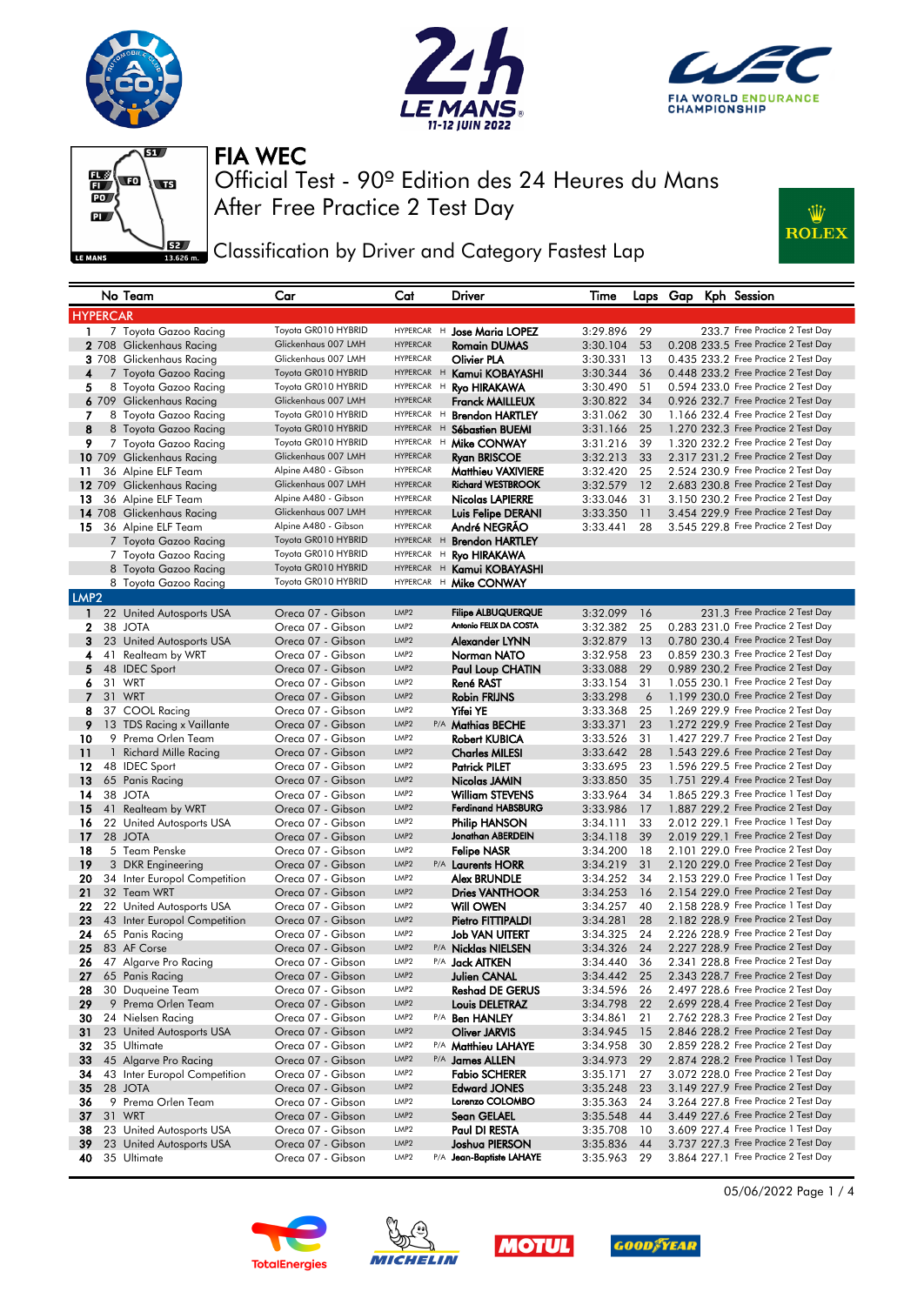









**EXALC** Classification by Driver and Category Fastest Lap

|                  | No Team                                | Car                                         | Cat                                  |     | Driver                              | Time                 |          |  | Laps Gap Kph Session                                                         |
|------------------|----------------------------------------|---------------------------------------------|--------------------------------------|-----|-------------------------------------|----------------------|----------|--|------------------------------------------------------------------------------|
| 41               | 43 Inter Europol Competition           | Oreca 07 - Gibson                           | LMP2                                 |     | David HEINEMEIER-HANSSON            | 3:36.090             | 27       |  | 3.991 227.0 Free Practice 2 Test Day                                         |
| 42               | 47 Algarve Pro Racing                  | Oreca 07 - Gibson                           | LMP <sub>2</sub>                     |     | P/A Sophia FLOERSCH                 | 3:36.165             | 28       |  | 4.066 226.9 Free Practice 1 Test Day                                         |
| 43               | 83 AF Corse                            | Oreca 07 - Gibson                           | LMP <sub>2</sub>                     |     | P/A <b>Alessio ROVERA</b>           | 3:36.175             | 32       |  | 4.076 226.9 Free Practice 2 Test Day                                         |
| 44               | 38 JOTA                                | Oreca 07 - Gibson                           | LMP <sub>2</sub>                     |     | Roberto GONZALEZ                    | 3:36.216             | 35       |  | 4.117 226.9 Free Practice 1 Test Day                                         |
| 45               | 28 JOTA                                | Oreca 07 - Gibson                           | LMP <sub>2</sub>                     |     | <b>Oliver RASMUSSEN</b>             | 3:36.234             | 25       |  | 4.135 226.9 Free Practice 1 Test Day                                         |
| 46               | 32 Team WRT                            | Oreca 07 - Gibson                           | LMP <sub>2</sub>                     |     | Mirko BORTOLOTTI                    | 3:36.292             | - 16     |  | 4.193 226.8 Free Practice 2 Test Day                                         |
| 47               | 5 Team Penske                          | Oreca 07 - Gibson                           | LMP <sub>2</sub>                     |     | Dane CAMERON                        | 3:36.387             | 24       |  | 4.288 226.7 Free Practice 2 Test Day                                         |
| 48               | 34 Inter Europol Competition           | Oreca 07 - Gibson                           | LMP <sub>2</sub>                     |     | Esteban GUTIERREZ                   | 3:36.463             | 27       |  | 4.364 226.6 Free Practice 2 Test Day                                         |
| 49               | 41 Realteam by WRT                     | Oreca 07 - Gibson                           | LMP <sub>2</sub>                     |     | <b>Rui ANDRADE</b>                  | 3:36.491             | 40       |  | 4.392 226.6 Free Practice 2 Test Day                                         |
| 50               | 5 Team Penske                          | Oreca 07 - Gibson                           | LMP2                                 |     | <b>Emmanuel COLLARD</b>             | 3:36.749             | 14       |  | 4.650 226.3 Free Practice 2 Test Day                                         |
| 51               | 39 Graff Racing                        | Oreca 07 - Gibson                           | LMP <sub>2</sub>                     |     | P/A David DROUX                     | 3:36.810             | 26       |  | 4.711 226.3 Free Practice 2 Test Day                                         |
| 52               | 10 Vector Sport                        | Oreca 07 - Gibson                           | LMP <sub>2</sub>                     |     | Sébastien BOURDAIS                  | 3:37.034             | - 16     |  | 4.935 226.0 Free Practice 2 Test Day                                         |
| 53               | 44 ARC Bratislava                      | Oreca 07 - Gibson                           | LMP <sub>2</sub>                     |     | P/A Tristan VAUTIER                 | 3:37.170             | 26       |  | 5.071 225.9 Free Practice 2 Test Day                                         |
| 54               | 10 Vector Sport                        | Oreca 07 - Gibson                           | LMP <sub>2</sub>                     |     | <b>Ryan CULLEN</b>                  | 3:37.239             | 22       |  | 5.140 225.8 Free Practice 1 Test Day                                         |
| 55               | 34 Inter Europol Competition           | Oreca 07 - Gibson                           | LMP <sub>2</sub>                     |     | <b>Jakub SMIECHOWSKI</b>            | 3:37.267             | 31       |  | 5.168 225.8 Free Practice 2 Test Day                                         |
| 56               | 30 Duqueine Team                       | Oreca 07 - Gibson                           | LMP <sub>2</sub>                     |     | <b>Richard BRADLEY</b>              | 3:37.280             | 25       |  | 5.181 225.8 Free Practice 1 Test Day                                         |
| 57               | 44 ARC Bratislava                      | Oreca 07 - Gibson                           | LMP <sub>2</sub>                     |     | P/A Bent VISCAAL                    | 3:37.482             | 30       |  | 5.383 225.6 Free Practice 2 Test Day                                         |
| 58               | 13 TDS Racing x Vaillante              | Oreca 07 - Gibson                           | LMP <sub>2</sub>                     |     | P/A Tijmen VAN DER HELM             | 3:37.583             | 30       |  | 5.484 225.4 Free Practice 2 Test Day                                         |
| 59               | 1 Richard Mille Racing                 | Oreca 07 - Gibson                           | LMP <sub>2</sub>                     |     | Sébastien OGIER                     | 3:37.641             | 28       |  | 5.542 225.4 Free Practice 1 Test Day                                         |
| 60               | 30 Duqueine Team                       | Oreca 07 - Gibson                           | LMP2                                 |     | Guillermo ROJAS                     | 3:37.757             | 29       |  | 5.658 225.3 Free Practice 1 Test Day                                         |
| 61               | 37 COOL Racing                         | Oreca 07 - Gibson                           | LMP <sub>2</sub>                     |     | Niklas KRUETTEN                     | 3:37.915             | 32       |  | 5.816 225.1 Free Practice 1 Test Day                                         |
| 62               | 37 COOL Racing                         | Oreca 07 - Gibson                           | LMP <sub>2</sub>                     |     | <b>Ricky TAYLOR</b>                 | 3:37.975             | - 10     |  | 5.876 225.0 Free Practice 2 Test Day                                         |
| 63               | 24 Nielsen Racing                      | Oreca 07 - Gibson                           | LMP <sub>2</sub><br>LMP <sub>2</sub> |     | P/A Matthew BELL                    | 3:38.110             | 21       |  | 6.011 224.9 Free Practice 1 Test Day<br>6.264 224.6 Free Practice 1 Test Day |
| 64               | 10 Vector Sport                        | Oreca 07 - Gibson                           | LMP <sub>2</sub>                     |     | Nico MÜLLER<br>Lilou WADOUX         | 3:38.363             | 26       |  | 6.500 224.4 Free Practice 2 Test Day                                         |
| 65<br>66         | 1 Richard Mille Racing                 | Oreca 07 - Gibson<br>Oreca 07 - Gibson      | LMP <sub>2</sub>                     |     | <b>Paul LAFARGUE</b>                | 3:38.599             | 29<br>30 |  | 6.734 224.2 Free Practice 2 Test Day                                         |
| 67               | 48 IDEC Sport<br>45 Algarve Pro Racing | Oreca 07 - Gibson                           | LMP <sub>2</sub>                     |     | P/A René BINDER                     | 3:38.833<br>3:38.920 | 5        |  | 6.821 224.1 Free Practice 2 Test Day                                         |
| 68               | 83 AF Corse                            | Oreca 07 - Gibson                           | LMP <sub>2</sub>                     |     | P/A Francois PERRODO                | 3:39.344             | 26       |  | 7.245 223.6 Free Practice 2 Test Day                                         |
| 69               | 32 Team WRT                            | Oreca 07 - Gibson                           | LMP <sub>2</sub>                     |     | <b>Rolf INEICHEN</b>                | 3:39.863             | 41       |  | 7.764 223.1 Free Practice 2 Test Day                                         |
| 70               | 5 Team Penske                          | Oreca 07 - Gibson                           | LMP <sub>2</sub>                     |     | <b>Harrison NEWEY</b>               | 3:40.091             | 5        |  | 7.992 222.9 Free Practice 1 Test Day                                         |
| 71               | 3 DKR Engineering                      | Oreca 07 - Gibson                           | LMP <sub>2</sub>                     |     | P/A Jean GLORIEUX                   | 3:40.229             | 21       |  | 8.130 222.7 Free Practice 2 Test Day                                         |
| 72               | 47 Algarve Pro Racing                  | Oreca 07 - Gibson                           | LMP <sub>2</sub>                     |     | P/A <b>John FALB</b>                | 3:40.474             | 27       |  | 8.375 222.5 Free Practice 2 Test Day                                         |
| 73               | 3 DKR Engineering                      | Oreca 07 - Gibson                           | LMP <sub>2</sub>                     |     | P/A Alexandre COUGNAUD              | 3:40.497             | 23       |  | 8.398 222.5 Free Practice 2 Test Day                                         |
| 74               | 35 Ultimate                            | Oreca 07 - Gibson                           | LMP <sub>2</sub>                     |     | P/A <b>François HERIAU</b>          | 3:41.284             | 41       |  | 9.185 221.7 Free Practice 2 Test Day                                         |
| 75               | 24 Nielsen Racing                      | Oreca 07 - Gibson                           | LMP <sub>2</sub>                     | P/A | Rodrigo SALES                       | 3:42.112             | 32       |  | 10.013 220.9 Free Practice 2 Test Day                                        |
| 76               | 27 CD Sport                            | Ligier JSP217 - Gibson                      | LMP <sub>2</sub>                     |     | P/A Steven PALETTE                  | 3:42.738             | 27       |  | 10.639 220.2 Free Practice 2 Test Day                                        |
| 77               | 45 Algarve Pro Racing                  | Oreca 07 - Gibson                           | LMP <sub>2</sub>                     |     | P/A Steven THOMAS                   | 3:42.983             | 40       |  | 10.884 220.0 Free Practice 1 Test Day                                        |
| 78               | 39 Graff Racing                        | Oreca 07 - Gibson                           | LMP <sub>2</sub>                     |     | P/A Eric TROUILLET                  | 3:43.222             |          |  | 36 11.123 219.8 Free Practice 2 Test Day                                     |
| 79               | 39 Graff Racing                        | Oreca 07 - Gibson                           | LMP <sub>2</sub>                     |     | P/A Sébastien PAGE                  | 3:43.292             |          |  | 35 11.193 219.7 Free Practice 2 Test Day                                     |
| 80               | 5 Team Penske                          | Oreca 07 - Gibson                           | LMP <sub>2</sub>                     |     | Mathieu JAMINET                     | 3:45.026             |          |  | 5 12.927 218.0 Free Practice 2 Test Day                                      |
| 81               | 44 ARC Bratislava                      | Oreca 07 - Gibson                           | LMP <sub>2</sub>                     |     | P/A Miroslav KONOPKA                | 3:48.912             |          |  | 36 16.813 214.3 Free Practice 2 Test Day                                     |
| 82               | 27 CD Sport                            | Ligier JSP217 - Gibson                      | LMP <sub>2</sub>                     |     | P/A Christophe CRESP                |                      |          |  | 3:49.647 25 17.548 213.6 Free Practice 2 Test Day                            |
| 83               | 13 TDS Racing x Vaillante              | Oreca 07 - Gibson                           | LMP <sub>2</sub>                     |     | P/A Philippe CIMADOMO               | 3:49.661             |          |  | 28 17.562 213.6 Free Practice 2 Test Day                                     |
| 84               | 27 CD Sport                            | Ligier JSP217 - Gibson                      | LMP <sub>2</sub>                     |     | P/A Michael JENSEN                  |                      |          |  | 3:51.185 17 19.086 212.2 Free Practice 2 Test Day                            |
|                  | 31 WRT                                 | Oreca 07 - Gibson                           | LMP <sub>2</sub>                     |     | Mirko BORTOLOTTI                    |                      |          |  |                                                                              |
|                  | 32 Team WRT                            | Oreca 07 - Gibson                           | LMP <sub>2</sub>                     |     | <b>René RAST</b>                    |                      |          |  |                                                                              |
|                  | 41 Realteam by WRT                     | Oreca 07 - Gibson                           | LMP <sub>2</sub>                     |     | Mirko BORTOLOTTI                    |                      |          |  |                                                                              |
|                  | 41 Realteam by WRT                     | Oreca 07 - Gibson                           | LMP <sub>2</sub><br>LMP2             |     | René RAST                           |                      |          |  |                                                                              |
|                  | 44 ARC Bratislava                      | Oreca 07 - Gibson                           | LMP <sub>2</sub>                     |     | P/A Matej KONOPKA                   |                      |          |  |                                                                              |
|                  | 47 Algarve Pro Racing                  | Oreca 07 - Gibson                           |                                      |     | P/A Alexander PERONI                |                      |          |  |                                                                              |
| <b>LMGTE Pro</b> |                                        | Chevrolet Corvette C8.R                     | <b>LMGTE Pro</b>                     |     | <b>Alexander SIMS</b>               |                      |          |  | 209.6 Free Practice 2 Test Day                                               |
| 1                | 64 Corvette Racing                     |                                             | LMGTE Pro                            |     |                                     | 3:54.001             | 37       |  | 0.036 209.6 Free Practice 2 Test Day                                         |
| 2<br>3           | 52 AF Corse<br>91 Porsche GT Team      | Ferrari 488 GTE Evo<br>Porsche 911 RSR - 19 | <b>LMGTE Pro</b>                     |     | Davide RIGON<br>Frédéric MAKOWIECKI | 3:54.037             | 26       |  | 0.262 209.4 Free Practice 2 Test Day                                         |
| 4                | 51 AF Corse                            | Ferrari 488 GTE Evo                         | LMGTE Pro                            |     | Alessandro PIER GUIDI               | 3:54.263<br>3:54.395 | 26<br>16 |  | 0.394 209.3 Free Practice 2 Test Day                                         |
| 5.               | 52 AF Corse                            | Ferrari 488 GTE Evo                         | <b>LMGTE Pro</b>                     |     | Miguel MOLINA                       | 3:54.401             | 19       |  | 0.400 209.3 Free Practice 2 Test Day                                         |
| 6.               | 74 Riley Motorsports                   | Ferrari 488 GTE Evo                         | LMGTE Pro                            |     | Sam BIRD                            | 3:54.437             | 10       |  | 0.436 209.2 Free Practice 2 Test Day                                         |
| 7                | 92 Porsche GT Team                     | Porsche 911 RSR - 19                        | <b>LMGTE Pro</b>                     |     | <b>Kevin ESTRE</b>                  | 3:54.444             | 26       |  | 0.443 209.2 Free Practice 2 Test Day                                         |
| 8                | 63 Corvette Racing                     | Chevrolet Corvette C8.R                     | LMGTE Pro                            |     | Jordan TAYLOR                       | 3:54.504             | 47       |  | 0.503 209.2 Free Practice 2 Test Day                                         |
| 9                | 63 Corvette Racing                     | Chevrolet Corvette C8.R                     | LMGTE Pro                            |     | Antonio GARCIA                      | 3:54.629             | 31       |  | 0.628 209.1 Free Practice 2 Test Day                                         |
| 10               | 64 Corvette Racing                     | Chevrolet Corvette C8.R                     | LMGTE Pro                            |     | <b>Tommy MILNER</b>                 | 3:54.690 19          |          |  | 0.689 209.0 Free Practice 1 Test Day                                         |
|                  |                                        |                                             |                                      |     |                                     |                      |          |  |                                                                              |









05/06/2022 Page 2 / 4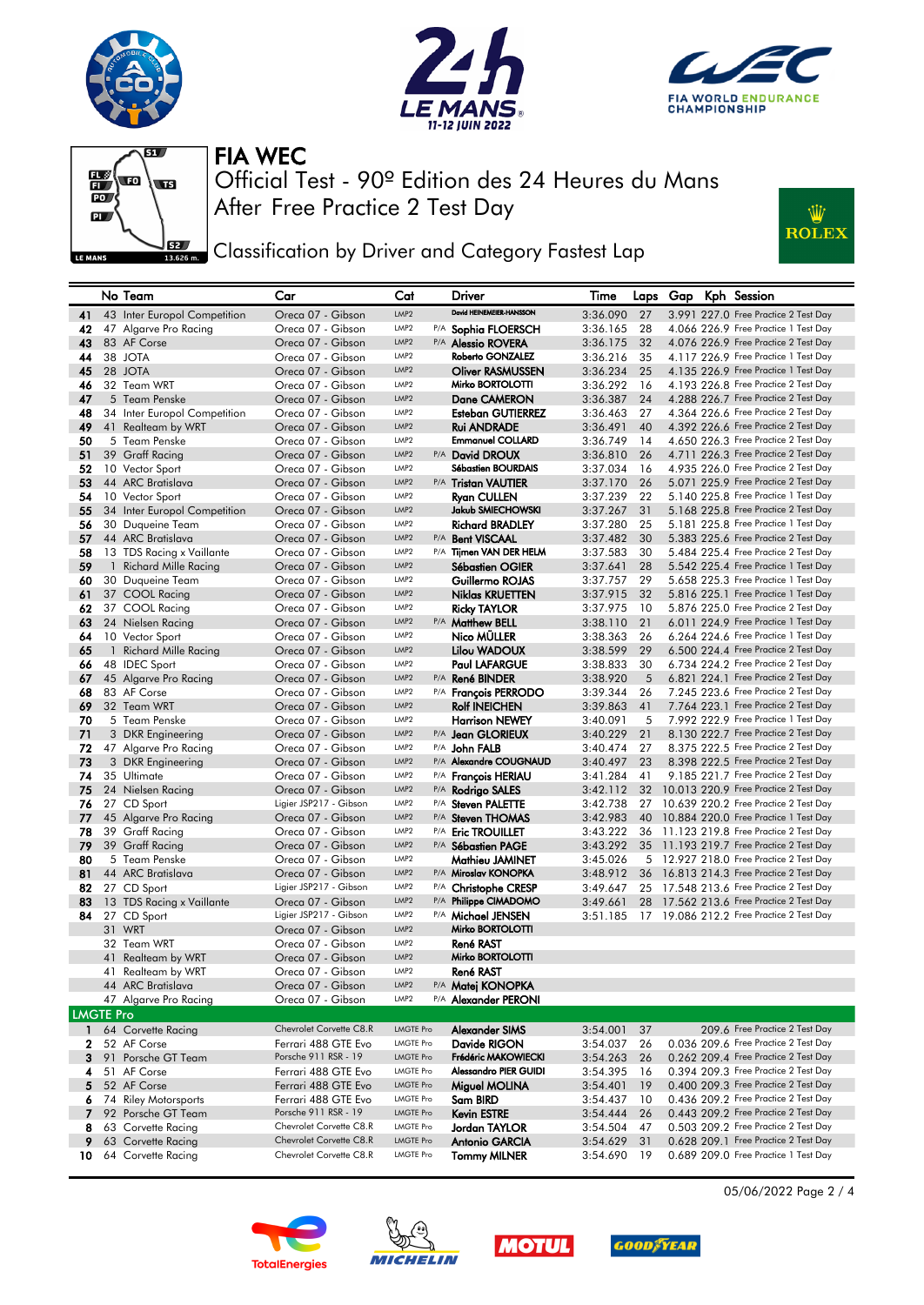









Classification by Driver and Category Fastest Lap

|                 | No Team                       | Car                                         | Cat              | Driver                      | Time        |      |  | Laps Gap Kph Session                 |
|-----------------|-------------------------------|---------------------------------------------|------------------|-----------------------------|-------------|------|--|--------------------------------------|
|                 | 11 64 Corvette Racing         | Chevrolet Corvette C8.R                     | <b>LMGTE Pro</b> | <b>Nick TANDY</b>           | 3:54.722    | -28  |  | 0.721 209.0 Free Practice 1 Test Day |
| 12              | 63 Corvette Racing            | Chevrolet Corvette C8.R                     | <b>LMGTE Pro</b> | Nicky CATSBURG              | 3:54.766    | 21   |  | 0.765 208.9 Free Practice 1 Test Day |
| 13              | 92 Porsche GT Team            | Porsche 911 RSR - 19                        | <b>LMGTE Pro</b> | <b>Laurens VANTHOOR</b>     | 3:54.932    | 27   |  | 0.931 208.8 Free Practice 2 Test Day |
| 14              | 51 AF Corse                   | Ferrari 488 GTE Evo                         | <b>LMGTE Pro</b> | <b>James CALADO</b>         | 3:54.946    | 19   |  | 0.945 208.8 Free Practice 2 Test Day |
| 15              | 91 Porsche GT Team            | Porsche 911 RSR - 19                        | <b>LMGTE Pro</b> | Gianmaria BRUNI             | 3:54.954    | 34   |  | 0.953 208.8 Free Practice 2 Test Day |
| 16              | 51 AF Corse                   | Ferrari 488 GTE Evo                         | <b>LMGTE Pro</b> | <b>Daniel SERRA</b>         | 3:55.130    | 17   |  | 1.129 208.6 Free Practice 2 Test Day |
| 17              | 74 Riley Motorsports          | Ferrari 488 GTE Evo                         | <b>LMGTE Pro</b> | <b>Felipe FRAGA</b>         | 3:55.150    | 18   |  | 1.149 208.6 Free Practice 2 Test Day |
|                 |                               | Porsche 911 RSR - 19                        | <b>LMGTE Pro</b> | Michael CHRISTENSEN         |             |      |  | 1.350 208.4 Free Practice 2 Test Day |
| 18              | 92 Porsche GT Team            |                                             | <b>LMGTE Pro</b> | Shane VAN GISBERGEN         | 3:55.351    | 14   |  |                                      |
| 19              | 74 Riley Motorsports          | Ferrari 488 GTE Evo<br>Porsche 911 RSR - 19 | <b>LMGTE Pro</b> |                             | 3:55.484    | 23   |  | 1.483 208.3 Free Practice 2 Test Day |
|                 | 20 91 Porsche GT Team         |                                             | <b>LMGTE Pro</b> | <b>Richard LIETZ</b>        | 3:55.693    | 16   |  | 1.692 208.1 Free Practice 2 Test Day |
|                 | 21 52 AF Corse                | Ferrari 488 GTE Evo                         |                  | Antonio FUOCO               | 3:56.473    | 12   |  | 2.472 207.4 Free Practice 1 Test Day |
| <b>LMGTE Am</b> |                               |                                             |                  |                             |             |      |  |                                      |
|                 | 1 57 Kessel Racing            | Ferrari 488 GTE Evo                         | LMGTE Am         | <b>Mikkel JENSEN</b>        | 3:54.827    | 26   |  | 208.9 Free Practice 2 Test Day       |
|                 | 2 57 Kessel Racing            | Ferrari 488 GTE Evo                         | LMGTE Am         | <b>Frederik SCHANDORFF</b>  | 3:55.115    | -27  |  | 0.288 208.6 Free Practice 2 Test Day |
| 3               | 66 JMW Motorsport             | Ferrari 488 GTE Evo                         | LMGTE Am         | Renger VAN DER ZANDE        | 3:55.241    | 13   |  | 0.414 208.5 Free Practice 2 Test Day |
|                 | 4 71 Spirit of Race           | Ferrari 488 GTE Evo                         | LMGTE Am         | <b>Pierre RAGUES</b>        | 3:55.349    | 28   |  | 0.522 208.4 Free Practice 2 Test Day |
| 5.              | 98 Northwest AMR              | Aston Martin VANTAGE AMR                    | LMGTE Am         | David PITTARD               | 3:55.591    | 33   |  | 0.764 208.2 Free Practice 2 Test Day |
|                 | 6 80 Iron Lynx                | Ferrari 488 GTE Evo                         | LMGTE Am         | <b>Richard HEISTAND</b>     | 3:55.603    | 30   |  | 0.776 208.2 Free Practice 2 Test Day |
| 7               | 85 Iron Dames                 | Ferrari 488 GTE Evo                         | LMGTE Am         | Michelle GATTING            | 3:55.678    | 24   |  | 0.851 208.1 Free Practice 1 Test Day |
| 8               | 80 Iron Lynx                  | Ferrari 488 GTE Evo                         | LMGTE Am         | <b>Giancarlo FISICHELLA</b> | 3:55.708    | - 28 |  | 0.881 208.1 Free Practice 2 Test Day |
| 9.              | 71 Spirit of Race             | Ferrari 488 GTE Evo                         | LMGTE Am         | <b>Gabriel AUBRY</b>        | 3:55.732    | 21   |  | 0.905 208.1 Free Practice 2 Test Day |
| 10              | 93 Proton Competition         | Porsche 911 RSR - 19                        | LMGTE Am         | Matt CAMPBELL               | 3:55.747 25 |      |  | 0.920 208.1 Free Practice 2 Test Day |
| 11.             | 54 AF Corse                   | Ferrari 488 GTE Evo                         | LMGTE Am         | <b>Nick CASSIDY</b>         | 3:55.749    | -19  |  | 0.922 208.1 Free Practice 2 Test Day |
| 12              | 75 Iron Lynx                  | Ferrari 488 GTE Evo                         | LMGTE Am         | <b>Nicolas VARRONE</b>      | 3:55.772    | - 24 |  | 0.945 208.1 Free Practice 2 Test Day |
| 13              | 99 Hardpoint Motorsport       | Porsche 911 RSR - 19                        | LMGTE Am         | <b>Alessio PICARIELLO</b>   | 3:55.780    | 21   |  | 0.953 208.0 Free Practice 1 Test Day |
|                 | 14 77 Dempsey - Proton Racing | Porsche 911 RSR - 19                        | LMGTE Am         | <b>Harry TINCKNELL</b>      | 3:55.850    | - 31 |  | 1.023 208.0 Free Practice 2 Test Day |
| 15              | 55 Spirit of Race             | Ferrari 488 GTE Evo                         | LMGTE Am         | <b>Matthew GRIFFIN</b>      | 3:55.913    | 22   |  | 1.086 207.9 Free Practice 2 Test Day |
|                 | 16 777 D'Station Racing       | Aston Martin VANTAGE AMR                    | LMGTE Am         | Tomonobu FUJII              | 3:56.098    | - 13 |  | 1.271 207.8 Free Practice 2 Test Day |
| 17              | 61 AF Corse                   | Ferrari 488 GTE Evo                         | LMGTE Am         | Louis PRETTE                | 3:56.113    | 30   |  | 1.286 207.8 Free Practice 1 Test Day |
| 18              | 33 TF Sport                   | Aston Martin VANTAGE AMR                    | LMGTE Am         | Marco SØRENSEN              | 3:56.149    | 13   |  | 1.322 207.7 Free Practice 2 Test Day |
| 19              | 80 Iron Lynx                  | Ferrari 488 GTE Evo                         | LMGTE Am         | Matteo CRESSONI             | 3:56.191    | 32   |  | 1.364 207.7 Free Practice 2 Test Day |
| 20              | 85 Iron Dames                 | Ferrari 488 GTE Evo                         | LMGTE Am         | Sarah BOVY                  | 3:56.267    | -34  |  | 1.440 207.6 Free Practice 1 Test Day |
| 21              | 59 Inception Racing           | Ferrari 488 GTE Evo                         | LMGTE Am         | Marvin KLEIN                | 3:56.352    | 38   |  | 1.525 207.5 Free Practice 1 Test Day |
| 22              | 54 AF Corse                   | Ferrari 488 GTE Evo                         | <b>LMGTE Am</b>  | Francesco CASTELLACCI       | 3:56.364    | 28   |  | 1.537 207.5 Free Practice 2 Test Day |
| 23              | 86 GR Racing                  | Porsche 911 RSR - 19                        | LMGTE Am         | <b>Riccardo PERA</b>        | 3:56.376    | 22   |  | 1.549 207.5 Free Practice 2 Test Day |
| 24              | 98 Northwest AMR              | Aston Martin VANTAGE AMR                    | <b>LMGTE Am</b>  | Nicki THIIM                 | 3:56.467    | 10   |  | 1.640 207.4 Free Practice 2 Test Day |
| 25              | 77 Dempsey - Proton Racing    | Porsche 911 RSR - 19                        | LMGTE Am         | Sebastian PRIAULX           | 3:56.482    | 30   |  | 1.655 207.4 Free Practice 2 Test Day |
| 26              | 79 WeatherTech Racing         | Porsche 911 RSR - 19                        | <b>LMGTE Am</b>  | <b>Julien ANDLAUER</b>      | 3:56.489    | 26   |  | 1.662 207.4 Free Practice 2 Test Day |
| 27              | 55 Spirit of Race             | Ferrari 488 GTE Evo                         | LMGTE Am         | David PEREL                 | 3:56.505    | -19  |  | 1.678 207.4 Free Practice 2 Test Day |
| 28              | 85 Iron Dames                 | Ferrari 488 GTE Evo                         | LMGTE Am         | <b>Rahel FREY</b>           | 3:56.514    | -24  |  | 1.687 207.4 Free Practice 1 Test Day |
| 29              | 86 GR Racing                  | Porsche 911 RSR - 19                        | LMGTE Am         | Benjamin BARKER             | 3:56.518    | 12   |  | 1.691 207.4 Free Practice 2 Test Day |
| 30              | 21 AF Corse                   | Ferrari 488 GTE Evo                         | LMGTE Am         | <b>Toni VILANDER</b>        | 3:56.626    | 5    |  | 1.799 207.3 Free Practice 1 Test Day |
| 31              | 60 Iron Lynx                  | Ferrari 488 GTE Evo                         | LMGTE Am         | Alessandro BALZAN           | 3:56.643    | 20   |  | 1.816 207.3 Free Practice 2 Test Day |
| 32              | 56 Team Project 1             | Porsche 911 RSR - 19                        | LMGTE Am         | <b>Ben BARNICOAT</b>        | 3:56.670    | 7    |  | 1.843 207.3 Free Practice 2 Test Day |
| 33              | 59 Inception Racing           | Ferrari 488 GTE Evo                         | LMGTE Am         | Côme LEDOGAR                | 3:56.714    | 14   |  | 1,887 207.2 Free Practice 2 Test Day |
| 34              | 61 AF Corse                   | Ferrari 488 GTE Evo                         | <b>LMGTE Am</b>  | <b>Vincent ABRIL</b>        | 3:56.768    | 26   |  | 1.941 207.2 Free Practice 1 Test Day |
| 35              | 46 Team Project 1             | Porsche 911 RSR - 19                        | <b>LMGTE Am</b>  | Mikkel O. PEDERSEN          | 3:56.795    | 38   |  | 1.968 207.2 Free Practice 1 Test Day |
| 36              | 46 Team Project 1             | Porsche 911 RSR - 19                        | LMGTE Am         | Matteo CAIROLI              | 3:57.049 15 |      |  | 2.222 206.9 Free Practice 2 Test Day |
|                 | 37 33 TF Sport                | Aston Martin VANTAGE AMR                    | <b>LMGTE Am</b>  | <b>Henrique CHAVES</b>      | 3:57.119 32 |      |  | 2.292 206.9 Free Practice 2 Test Day |
| 38              | 54 AF Corse                   | Ferrari 488 GTE Evo                         | LMGTE Am         | <b>Thomas FLOHR</b>         | 3:57.156 37 |      |  | 2.329 206.8 Free Practice 2 Test Day |
| 39              | 99 Hardpoint Motorsport       | Porsche 911 RSR - 19                        | LMGTE Am         | <b>Martin RUMP</b>          | 3:57.169    | 28   |  | 2,342 206.8 Free Practice 2 Test Day |
|                 | 40 61 AF Corse                | Ferrari 488 GTE Evo                         | <b>LMGTE Am</b>  | <b>Conrad GRUNEWALD</b>     | 3:57.614    | 33   |  | 2.787 206.4 Free Practice 2 Test Day |
| 41              | 21 AF Corse                   | Ferrari 488 GTE Evo                         | LMGTE Am         | Simon MANN                  | 3:57.639    | 26   |  | 2.812 206.4 Free Practice 1 Test Day |
| 42              | 66 JMW Motorsport             | Ferrari 488 GTE Evo                         | LMGTE Am         | Jason HART                  | 3:57.699 27 |      |  | 2.872 206.4 Free Practice 2 Test Day |
| 43              | 60 Iron Lynx                  | Ferrari 488 GTE Evo                         | LMGTE Am         | Raffaele GIAMMARIA          | 3:57.844    | 26   |  | 3.017 206.2 Free Practice 2 Test Day |
|                 | 44 56 Team Project 1          | Porsche 911 RSR - 19                        | LMGTE Am         | <b>Oliver MILLROY</b>       | 3:57.997    | 29   |  | 3.170 206.1 Free Practice 1 Test Day |
|                 | 45 777 D'Station Racing       | Aston Martin VANTAGE AMR                    | LMGTE Am         | <b>Charles FAGG</b>         | 3:58.068    | 23   |  | 3.241 206.0 Free Practice 1 Test Day |
|                 | 46 88 Dempsey - Proton Racing | Porsche 911 RSR - 19                        | LMGTE Am         | Maxwell ROOT                | 3:58.353    | - 37 |  | 3.526 205.8 Free Practice 2 Test Day |
| 47              | 88 Dempsey - Proton Racing    | Porsche 911 RSR - 19                        | LMGTE Am         | Jan HEYLEN                  | 3:58.614    | 12   |  | 3.787 205.6 Free Practice 2 Test Day |
| 48              | 93 Proton Competition         | Porsche 911 RSR - 19                        | LMGTE Am         | Zacharie ROBICHON           | 3:58.742 28 |      |  | 3.915 205.5 Free Practice 1 Test Day |
| 49              | 66 JMW Motorsport             | Ferrari 488 GTE Evo                         | LMGTE Am         | Jody FANNIN                 | 3:58.872    | 8    |  | 4.045 205.4 Free Practice 1 Test Day |
|                 |                               |                                             |                  |                             |             |      |  |                                      |









05/06/2022 Page 3 / 4